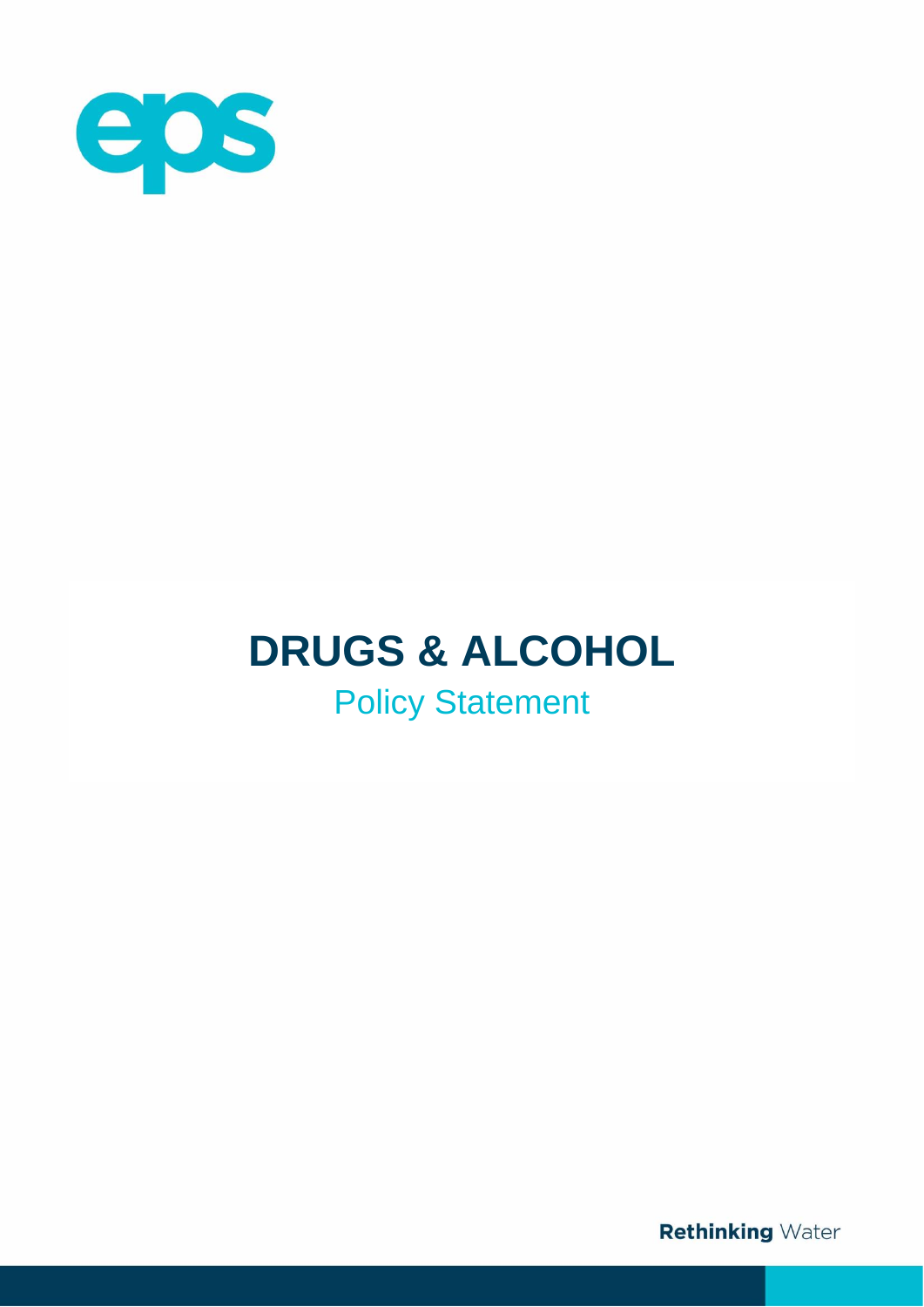

# **1. INTRODUCTION**

Everyone in EPS is committed to ensuring we provide a healthy productive and safe working environment for our stakeholders. This includes our employees, our suppliers, subcontractors, partners, customers, visitors and members of the public and communities where we carry out our activities.

Our Drugs and Alcohol Policy outlines our objective to minimise and ultimately eliminate and manage Drug and Alcohol challenges within our workplace.

Issues for individual employees with Drugs and Alcohol abuse lead to a variety of negative outcomes for the individual, their work colleagues and our business.

These include ill health of the individual, absence due to sickness, significantly reduced work performance and customer service as well as a significantly increased risk of incidents and accidents that can be life changing or fatal for the individual and/or their colleagues or third party.

As a consequence, we have a very clear policy within EPS concerning Drugs and Alcohol abuse and consumption.

Consumption of Drugs and Alcohol (including prescription and over the counter drugs) or intoxication during working hours absolutely implicates the Health and Safety of the individual and others. This is a negative consequence given these substances impair one's judgement, decision making ability and coordination and in addition lead to the type of irrational and irresponsible behaviour that damages the reputation of our business and puts all others at risk of injury or worse. It is therefore a necessary policy matter for the business.

## **2. OUR OBJECTIVES**

- › To ensure we protect all our employees and stakeholders
- › To clearly outline our position on Drugs and Alcohol abuse and use within our workplace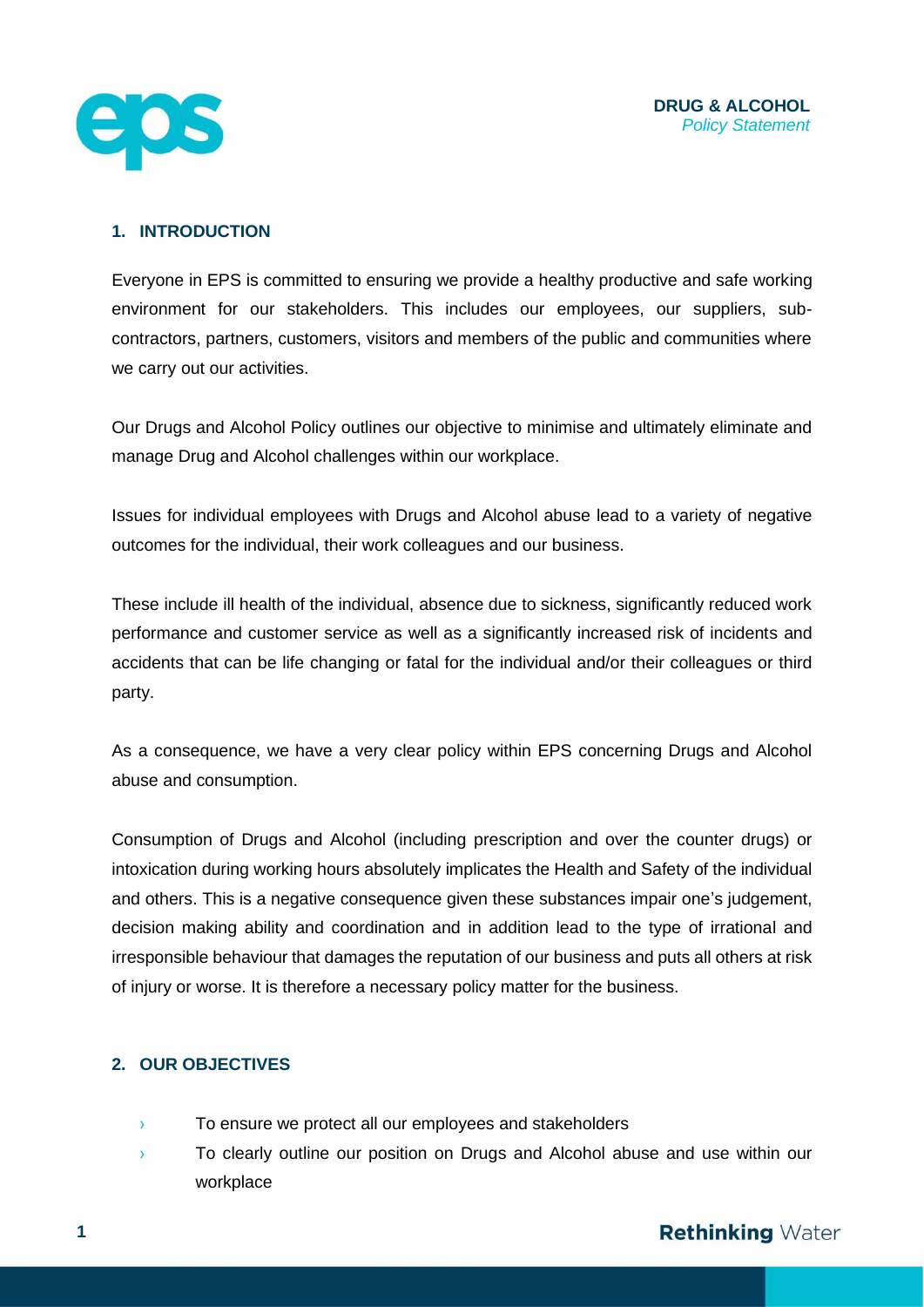

- › To manage and minimise the risks associated with Drugs and Alcohol use at work
- To clearly set out our Policy and Rules regarding substance misuse in our workplace
- <sup>></sup> To provide all employees with the appropriate training and awareness material and opportunity to understand the health effects of Drugs and Alcohol use and misuse.
- › To encourage and promote a culture of early intervention of substance misuse within our workplace
- <sup>></sup> To promote and provide the appropriate support mechanisms for all employees that experience issues with Drugs and Alcohol use

# **3. EPS POLICY RULES**

We require all employees, sub-contractors, partners or visitors to our offices, sites or premises to attend our work environment absolutely free from the effects of Drugs and Alcohol.

Entering our working environment for any reason whilst under the influence of Drugs and Alcohol or abuse of Drugs and Alcohol whilst working is unacceptable behaviour.

Under Section 13 of the Safety Health & Welfare at Work Act, 2005 an employee shall, while at work, ensure that they are not under the influence of an intoxicant to the extent that they may endanger their own safety or the safety of others. The definition of intoxicant in the Act, defines the term "intoxicant" as including drugs or alcohol or a combination of both. It therefore includes alcohol, prescribed drugs, over the counter medication and illegal substances.

An Employee must ensure that he or she is not under the influence of an intoxicant to the extent that he or she is in such a state as to endanger his or her own safety, health or welfare at work or that of any other person. (Section 13(1)(b) of the SHWW Act).

EPS reserves the right to remove an employee from their duties and/or have them examined by a medical professional if, in the opinion of their manager/supervisor, the employee is incapable of carrying out his/her duty. This includes causing a risk to other employees or any other person the employee is interfacing with. If it is found that the employee is not capable of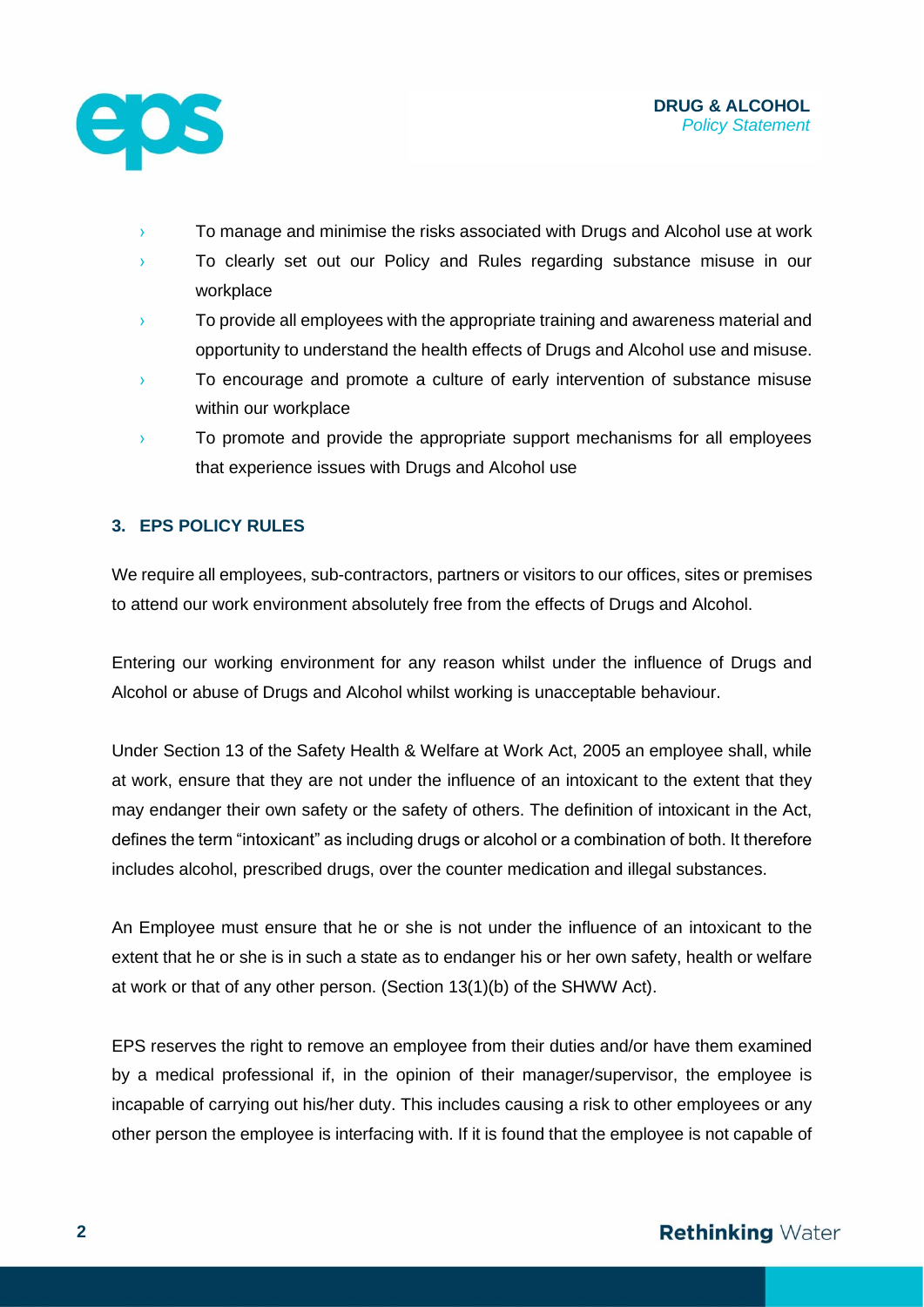

performing their duties because of the consumption of an intoxicant, disciplinary action will be taken which can include dismissal.

An employee is also required to report to his/her employer regarding certain workplace health and safety issues. These include any work being carried out in a manner which may endanger the safety, health or welfare at work of themselves or any other person; any defect in the place of work, the system of work or any article or substance which also might endanger themselves or any other person.

There is an onus on employees to inform the Company if they have been prescribed medication which may affect their work performance resulting in a risk to themselves or others. Failure to comply with this procedure in any aspect will result in disciplinary action.

# **4. IDENTIFICATION OF A PROBLEM WITH ABUSE AND MISUSE OF DRUGS AND/OR ALCOHOL BY AN INDIVIDUAL**

Drugs and Alcohol substance misuse can become apparent in a number of ways and everyone within the business has a responsibility to act on these signs in the interest of our collective Health and Safety and for the Health and Safety and Welfare of the individual concerned.

Any individual experiencing issues with Drug and Alcohol misuse can demonstrate many symptoms which may be physical changes, behavioural changes and/or performance related issues within their role.

Our focus as a business and as a collective team is to support each other in the first instance and to encourage any individual to seek support and assistance if we suspect a Drugs or Alcohol problem.

We also as individuals have a responsibility to inform our Manager or Supervisor especially when the safety of others and the individual is a concern.